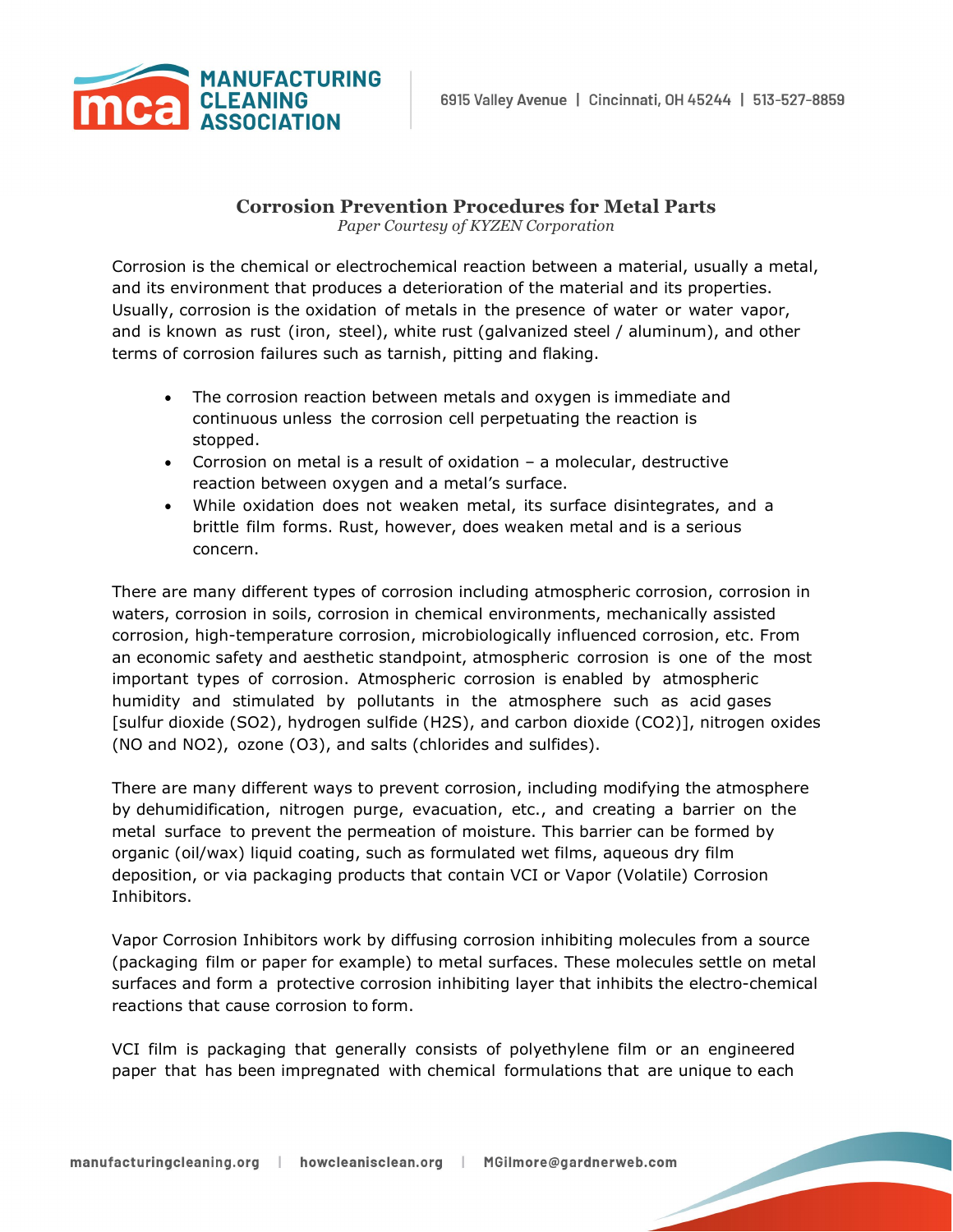

manufacturer. While the underlying formulations can vary significantly, the finished products all function similarity in that they release very low concentrations (typically in parts per ten-thousandth) of invisible corrosion inhibiting vapors into the surrounding air. The vapor molecules subsequently condense onto exposed metal surfaces and form a molecular corrosion shield that can protect against rust and other forms of corrosion for up to five (5) years, and even longer in some cases. When the VCI packaging is later removed, all vapor corrosion inhibiting molecules rapidly evaporate. This leaves the metal parts clean and ready for immediate use.

## **PREVENTION PROCEDURES:**

- 1. Production, Inspection, and Packaging personnel should always wear gloves while handling metal parts because contaminants and acids present on human hands can cause and promote corrosion and rust.
- 2. Be sure that metal parts do not come in direct contact with wood pallets, corrugated boxes or untreated paper at any time during production, storage or shipment.
- 3. Chemical corrosion inhibitors, which impart liquid or dry film protection, should be used throughout the entire manufacturing process.
- 4. Parts must be clean, dry, and free of fingerprints before packaging. Tip: Place parts in a wire basket to dry. Vibratory action or forced air can dry parts more quickly. Do not stack parts on top of each other until completely dry. Parts can corrode when stacked one on top of the other or when contacting each other in tote bins. This is caused by the fluid acting as an electrolyte and forming a galvanic cell between the two parts.
- 5. Parts should be clean and oil / coolant free before application of liquid / dry film corrosion inhibitor. Applying corrosion inhibitor over oil and coolants is generally not effective. Oil and coolant films do not allow the corrosion inhibitors to make contact with the part surface, thereby, preventing effective protection.
- 6. For ocean transport or storage greater than 30 days use a corrosion protection solution and a combination of VCI Paper and a VCI bag for complete corrosion and rust prevention.
- 7. Do not place hot parts in the shipping package. Let the parts cool to the ambient room temperature before packaging.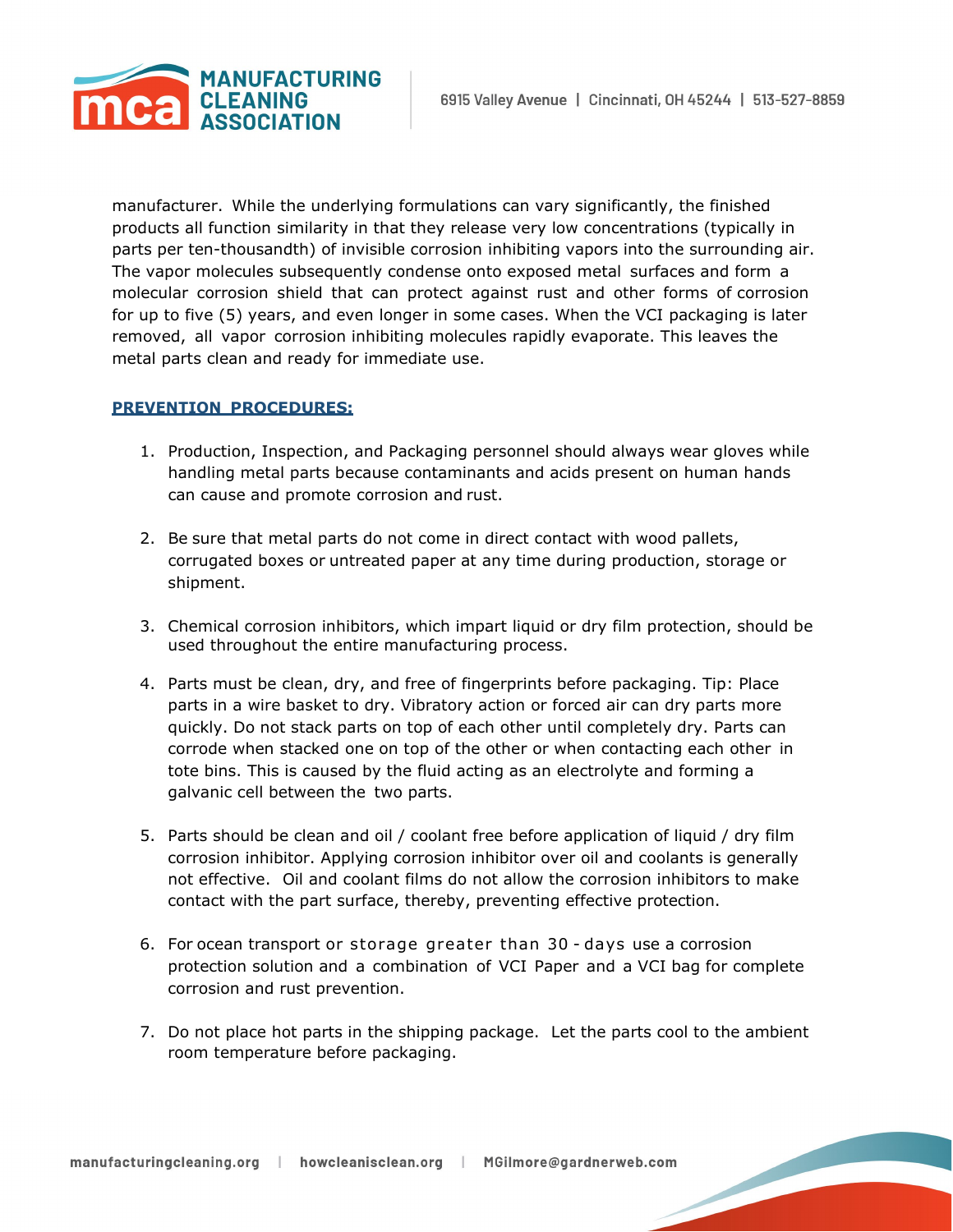

- 8. When your parts arrive at your customer's facility, instruct your customer to keep VCI bag closed until parts reach ambient air temperature.
- 9. Keep your cleaning solutions and metalworking fluids clean to reduce or eliminate small metal particles which are sometimes referred to as "dirt" or "swarf." Swarf deposited on the part and not properly washed away can form a galvanic corrosion cell and rust will occur underneath the swarf.
- 10.Be sure to maintain your solutions at the correct concentration. Refer to the Product Supplement for the appropriate control methods. Proportioned / Automated chemical additions are recommended.
- 11. If you are using water in your cutting or cleaning fluids, DI (deionized) water is recommended.
- 12.Keep metal parts away from industrial air contaminants such as exhaust from lift trucks, manufacturing, and heat treat areas, because they are corrosive to metal.
- 13.Keep temperature in manufacturing and shipping areas constant. Every 10° C increase in temperature can double the corrosion rate.
- 14.Keep relative humidity in manufacturing and shipping areas constant and as low as possible. Fluctuations in humidity and temperature can cause condensation which will cause, promote, and accelerate rust and corrosion.
- 15.Ship parts via the most direct method. Temperature cycling often occurs during transport through different climates. This can cause condensation on parts, and subsequent corrosion.